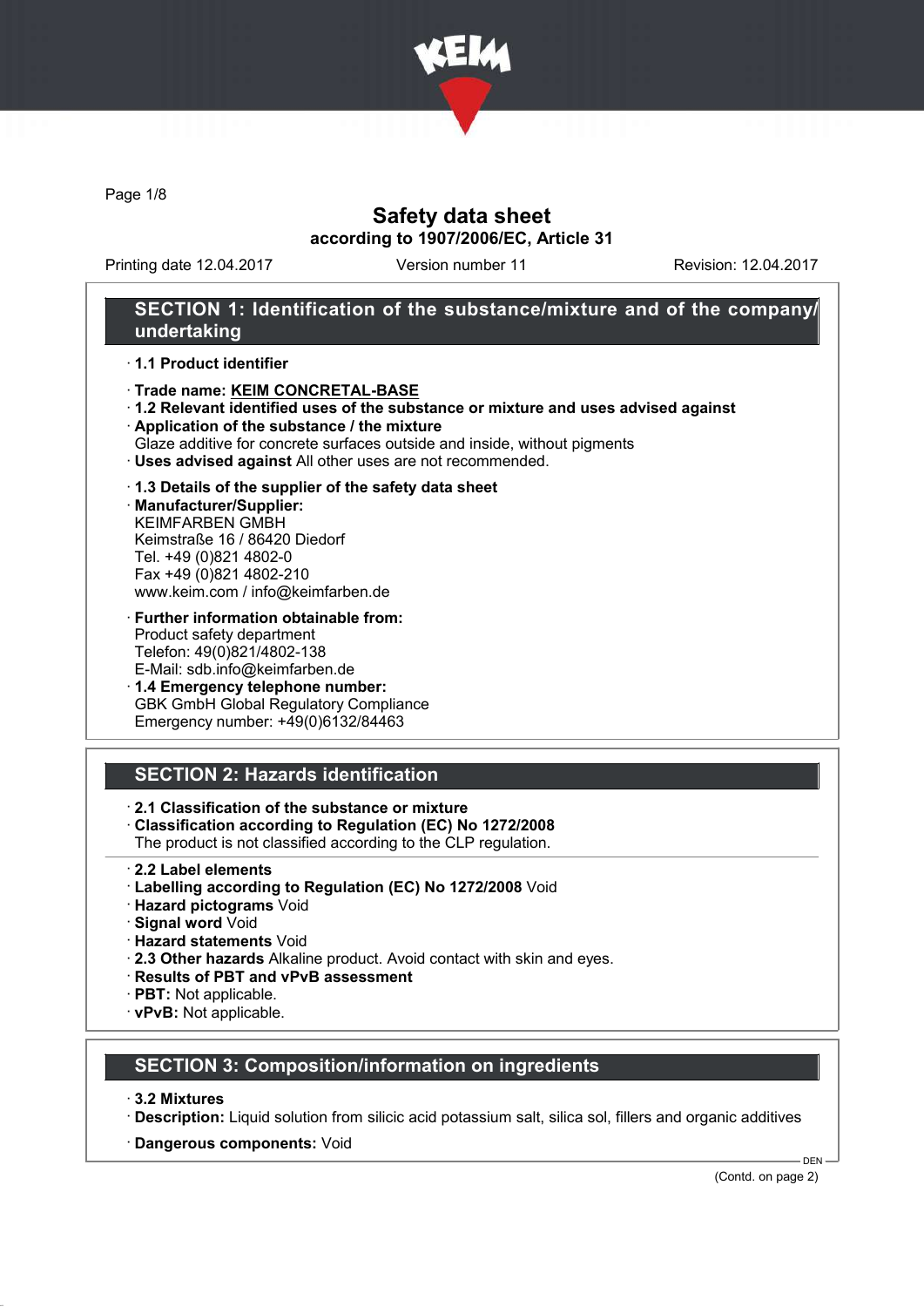

Page 2/8

## Safety data sheet according to 1907/2006/EC, Article 31

Printing date 12.04.2017 Version number 11 Revision: 12.04.2017

Trade name: KEIM CONCRETAL-BASE

(Contd. of page 1)

## SECTION 4: First aid measures

- · 4.1 Description of first aid measures · General information: No special measures required. When seeing the doctor we suggest to present this safety data sheet. · After inhalation: Supply fresh air; consult doctor in case of complaints. · After skin contact: Immediately wash with water and soap and rinse thoroughly. Do not use solvents or thinners. If skin irritation continues, consult a doctor. · After eye contact: Rinse opened eye for several minutes under running water. Then consult a doctor. · After swallowing: Rinse mouth and throat well with water. Do not induce vomiting; call for medical help immediately. · 4.2 Most important symptoms and effects, both acute and delayed No further relevant information available. · 4.3 Indication of any immediate medical attention and special treatment needed No further relevant information available. SECTION 5: Firefighting measures · 5.1 Extinguishing media · Suitable extinguishing agents: Product itself does not burn. Co-ordinate fire-fighting measures to the fire surroundings. · 5.2 Special hazards arising from the substance or mixture In case of fire, the following can be released: silicon dioxid (SiO2) carbon oxide (COx) · 5.3 Advice for firefighters · Protective equipment: Wear self-contained respiratory protective device. · Additional information In case of fire do not breathe smoke, fumes and vapours. Dispose of fire debris and contaminated fire fighting water in accordance with official regulations. SECTION 6: Accidental release measures · 6.1 Personal precautions, protective equipment and emergency procedures
	- Ensure adequate ventilation

Avoid contact with skin and eyes.

Respect the protection rules (see section 7 a. 8).

· 6.2 Environmental precautions: Do not allow product to reach sewage system or any water course. Follow local governmental rules and regulations.

(Contd. on page 3)

 $-$  DEN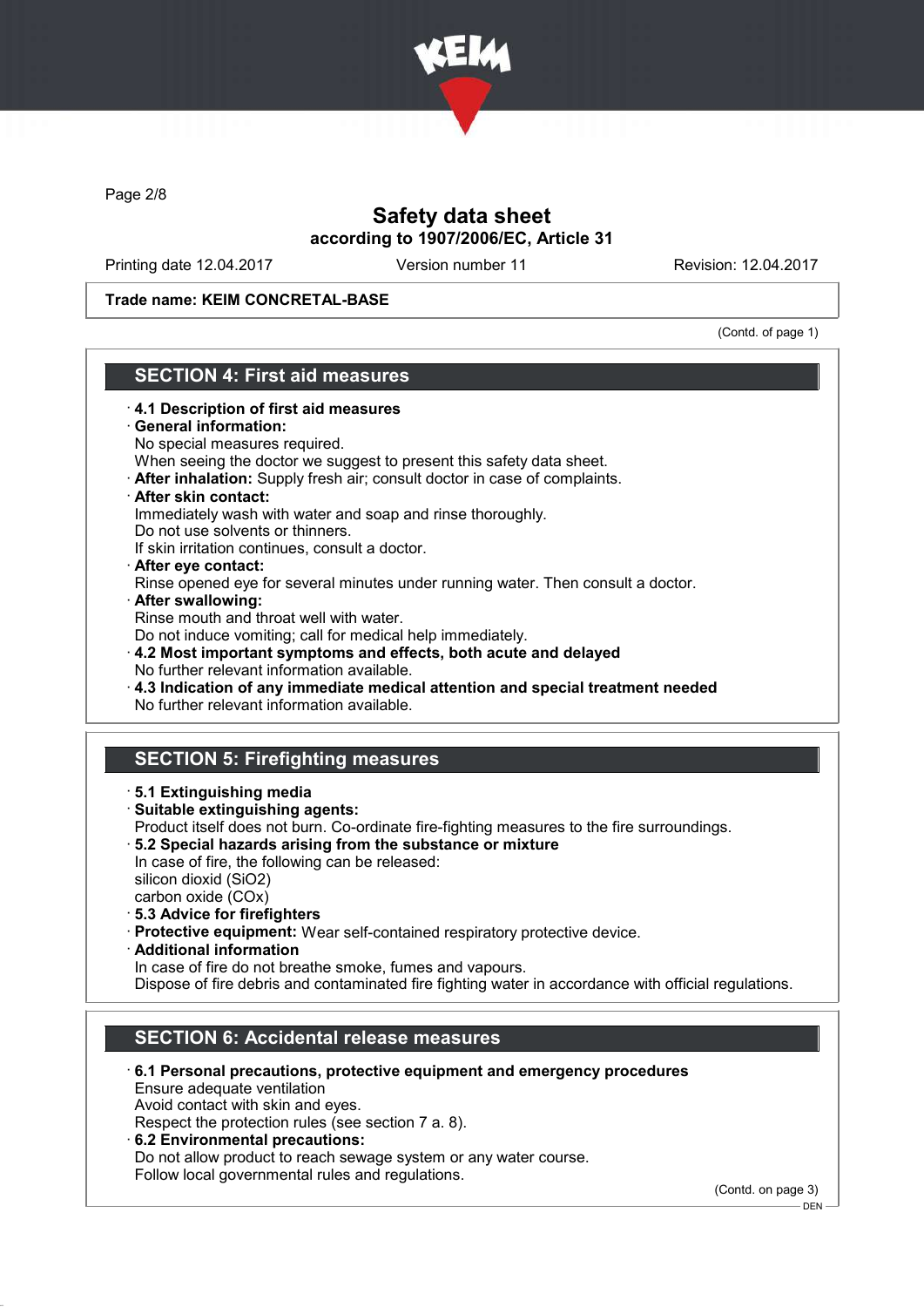

Page 3/8

## Safety data sheet according to 1907/2006/EC, Article 31

Printing date 12.04.2017 Version number 11 Revision: 12.04.2017

#### Trade name: KEIM CONCRETAL-BASE

(Contd. of page 2) · 6.3 Methods and material for containment and cleaning up: Absorb with liquid-binding material (sand, diatomite, acid binders, universal binders, sawdust). Dispose of the material collected according to regulations. Clear contaminated areas thoroughly. Flush rests with sufficient amount of water. 6.4 Reference to other sections See Section 7 for information on safe handling. See Section 8 for information on personal protection equipment. See Section 13 for disposal information. SECTION 7: Handling and storage · 7.1 Precautions for safe handling Keep receptacles tightly sealed. Avoid contact with skin and eyes. Do not inhale aerosols. See item 8 for information about suitable protective equipment and technical precautions. Respect the protection rules. Information about fire - and explosion protection: The product is not flammable. No special measures required. · 7.2 Conditions for safe storage, including any incompatibilities · Storage: · Requirements to be met by storerooms and receptacles: Keep in the original containers in a cool and dry place. Store only in unopened original receptacles. · Information about storage in one common storage facility: Do not store together with acids. · Further information about storage conditions: Protect from frost. Store in cool, dry conditions in well sealed receptacles. Protect from heat and direct sunlight. · Storage class: 12 · 7.3 Specific end use(s) No further relevant information available. SECTION 8: Exposure controls/personal protection

· 8.1 Control parameters

· Ingredients with limit values that require monitoring at the workplace:

The product does not contain any relevant quantities of materials with critical values that have to be monitored at the workplace.

· Additional information: The lists valid during the making were used as basis.

· 8.2 Exposure controls

· Personal protective equipment:

· General protective and hygienic measures:

Avoid contact with the eyes and skin.

(Contd. on page 4)

DEN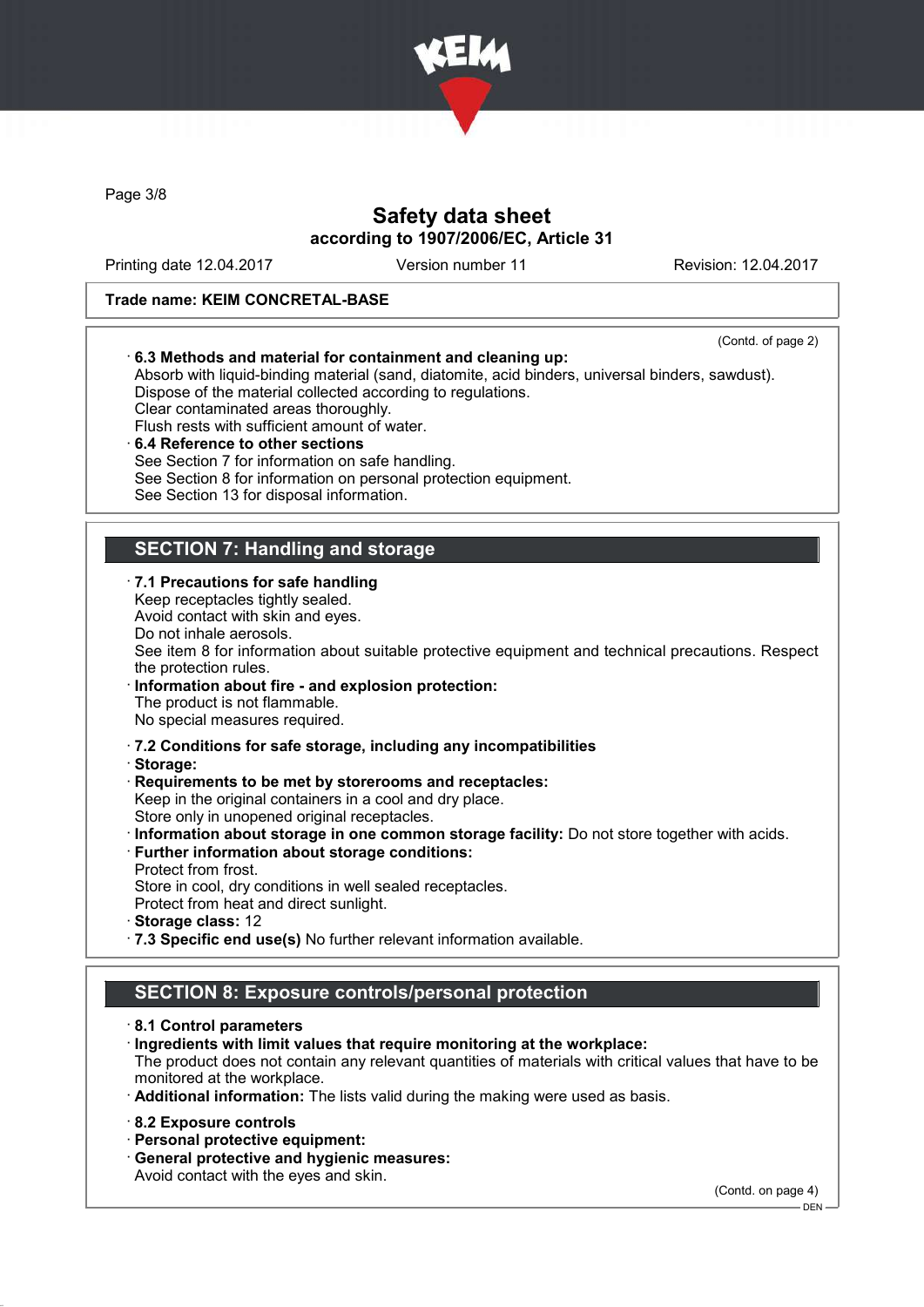

Page 4/8

## Safety data sheet according to 1907/2006/EC, Article 31

Printing date 12.04.2017 Version number 11 Revision: 12.04.2017

#### Trade name: KEIM CONCRETAL-BASE

| (Contd. of page 3)                                                                                   |
|------------------------------------------------------------------------------------------------------|
| Do not inhale aerosols.                                                                              |
| Wash hands before breaks and at the end of work.                                                     |
| Immediately remove all soiled and contaminated clothing                                              |
| <b>Respiratory protection:</b>                                                                       |
| Use suitable respiratory protective device only when aerosol or mist is formed.                      |
| Filter: P                                                                                            |
| · Protection of hands: Protective gloves                                                             |
| · Material of gloves                                                                                 |
| suitable material e.g.:                                                                              |
| Butyl rubber, BR                                                                                     |
| Recommended thickness of the material: $\geq 0.5$ mm                                                 |
| The selection of the suitable gloves does not only depend on the material, but also on further marks |
| of quality and varies from manufacturer to manufacturer. As the product is a preparation of several  |
| substances, the resistance of the glove material can not be calculated in advance and has therefore  |
| to be checked prior to the application.                                                              |
| Penetration time of glove material                                                                   |
| Value for the permeation: Level $\geq 6$ (480 min)                                                   |
| The determined penetration times according to EN 374 part III are not performed under practical      |
| conditions. Therefore a maximum wearing time, which corresponds to 50% of the penetration time,      |
| is recommended.                                                                                      |
| The exact break trough time has to be found out by the manufacturer of the protective gloves and     |
| has to be observed.                                                                                  |
| · Eye protection: Safety glasses                                                                     |
| · Body protection: Protective work clothing                                                          |
| Elmitation and supervision of exposure into the environment See Section 12 and 6.2                   |

# SECTION 9: Physical and chemical properties

| 9.1 Information on basic physical and chemical properties<br><b>General Information</b>                                  |                      |                    |
|--------------------------------------------------------------------------------------------------------------------------|----------------------|--------------------|
| · Appearance:                                                                                                            |                      |                    |
| Form:                                                                                                                    | Fluid                |                    |
| Colour:                                                                                                                  | whitish, transparent |                    |
| · Odour:                                                                                                                 | Characteristic       |                    |
| $\cdot$ Odour threshold:                                                                                                 | Not determined.      |                    |
| $\cdot$ pH-value at 20 °C:                                                                                               | $~11*$               |                    |
| <b>Change in condition</b><br><b>Melting point/freezing point:</b><br>Initial boiling point and boiling range: $~100$ °C | Undetermined.        |                    |
| · Flash point:                                                                                                           | Not applicable.      |                    |
| · Flammability (solid, gas):                                                                                             | Not applicable.      |                    |
| · Ignition temperature:                                                                                                  | Not determined.      |                    |
| · Decomposition temperature:                                                                                             | Not determined.      |                    |
|                                                                                                                          |                      | (Contd. on page 5) |

DEN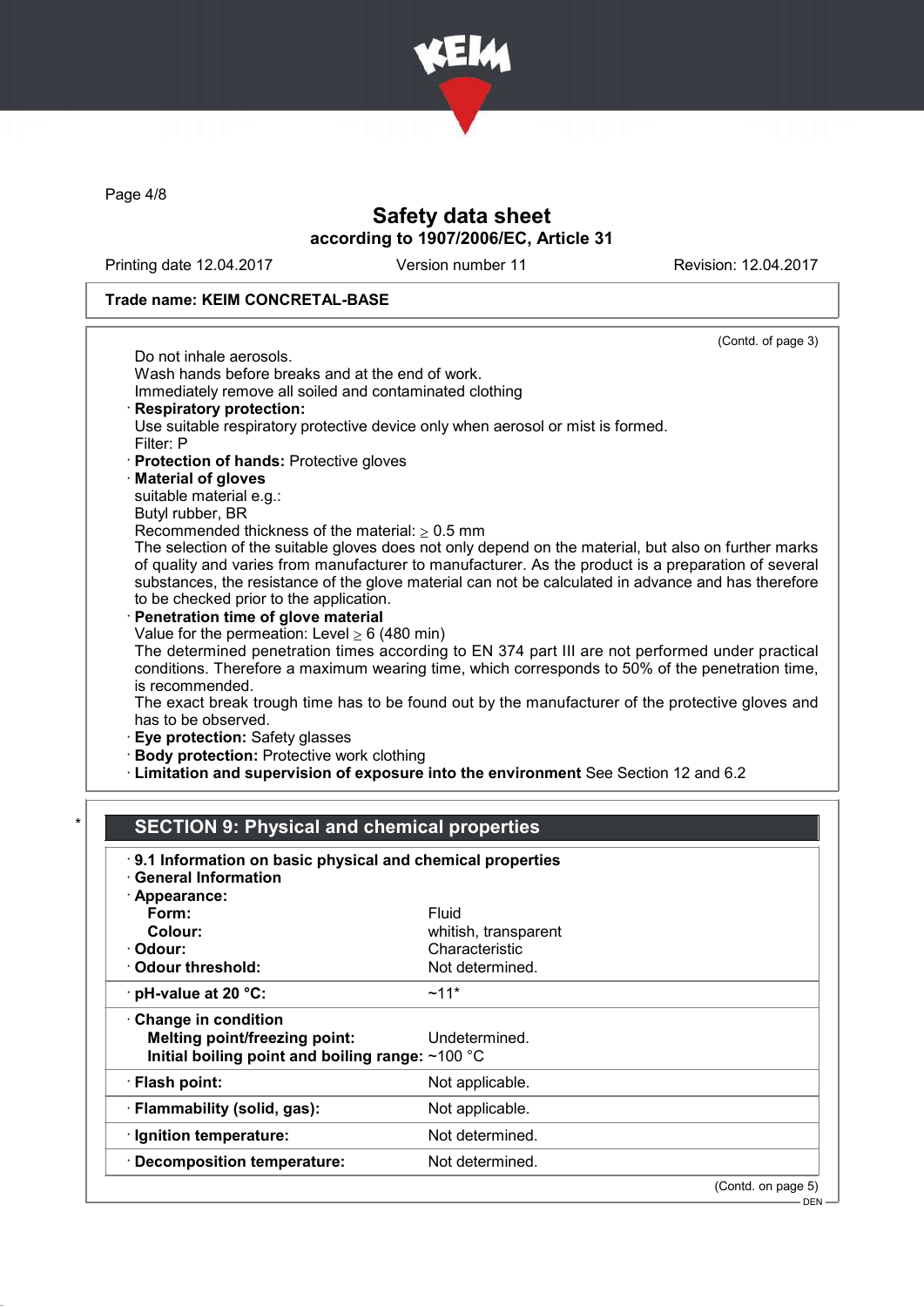

Page 5/8

## Safety data sheet according to 1907/2006/EC, Article 31

Printing date 12.04.2017 Version number 11 Revision: 12.04.2017

#### Trade name: KEIM CONCRETAL-BASE

|                                           | (Contd. of page 4)                                                              |  |
|-------------------------------------------|---------------------------------------------------------------------------------|--|
| · Auto-ignition temperature:              | Product is not selfigniting.                                                    |  |
| <b>Explosive properties:</b>              | Product does not present an explosion hazard.                                   |  |
| <b>Explosion limits:</b>                  |                                                                                 |  |
| Lower:                                    | Not applicable.                                                                 |  |
| Upper:                                    | Not applicable.                                                                 |  |
| . Oxidising properties                    | Not applicable.                                                                 |  |
| $\cdot$ Vapour pressure at 20 °C:         | $~23$ hPa                                                                       |  |
| $\cdot$ Density at 20 °C:                 | 1.1-1.2 $*$ g/cm <sup>3</sup>                                                   |  |
| · Relative density                        | Not determined.                                                                 |  |
| · Vapour density                          | Not applicable.                                                                 |  |
| <b>Evaporation rate</b>                   | Not determined.                                                                 |  |
| · Solubility in / Miscibility with        |                                                                                 |  |
| water:                                    | miscible                                                                        |  |
| · Partition coefficient: n-octanol/water: | Not determined.                                                                 |  |
| · Viscosity:                              |                                                                                 |  |
| Dynamic:                                  | Not determined.                                                                 |  |
| Kinematic:                                | Not determined.                                                                 |  |
| $\cdot$ 9.2 Other information             | * The values are for freshly produced material and may<br>change with the time. |  |

## SECTION 10: Stability and reactivity

- · 10.1 Reactivity No further relevant information available.
- · 10.2 Chemical stability Stable under normal conditions of storage and use.
- · Thermal decomposition / conditions to be avoided:
- No decomposition if used according to specifications.
- · 10.3 Possibility of hazardous reactions No dangerous reactions known.
- · 10.4 Conditions to avoid No further relevant information available.
- · 10.5 Incompatible materials: Acids
- · 10.6 Hazardous decomposition products:
- No hazardous decomposition products if stored and handled as prescribed.

## SECTION 11: Toxicological information

- · 11.1 Information on toxicological effects
- · Acute toxicity Based on available data, the classification criteria are not met.
- · Primary irritant effect:
- · Skin corrosion/irritation Frequent persistent contact with the skin may cause skin irritation.
- · Serious eye damage/irritation In case of longer exposure, irritating effect is possible.
- · during inhalation: Irritant effect possible.
- · during swallowing: Irritant effect possible

(Contd. on page 6)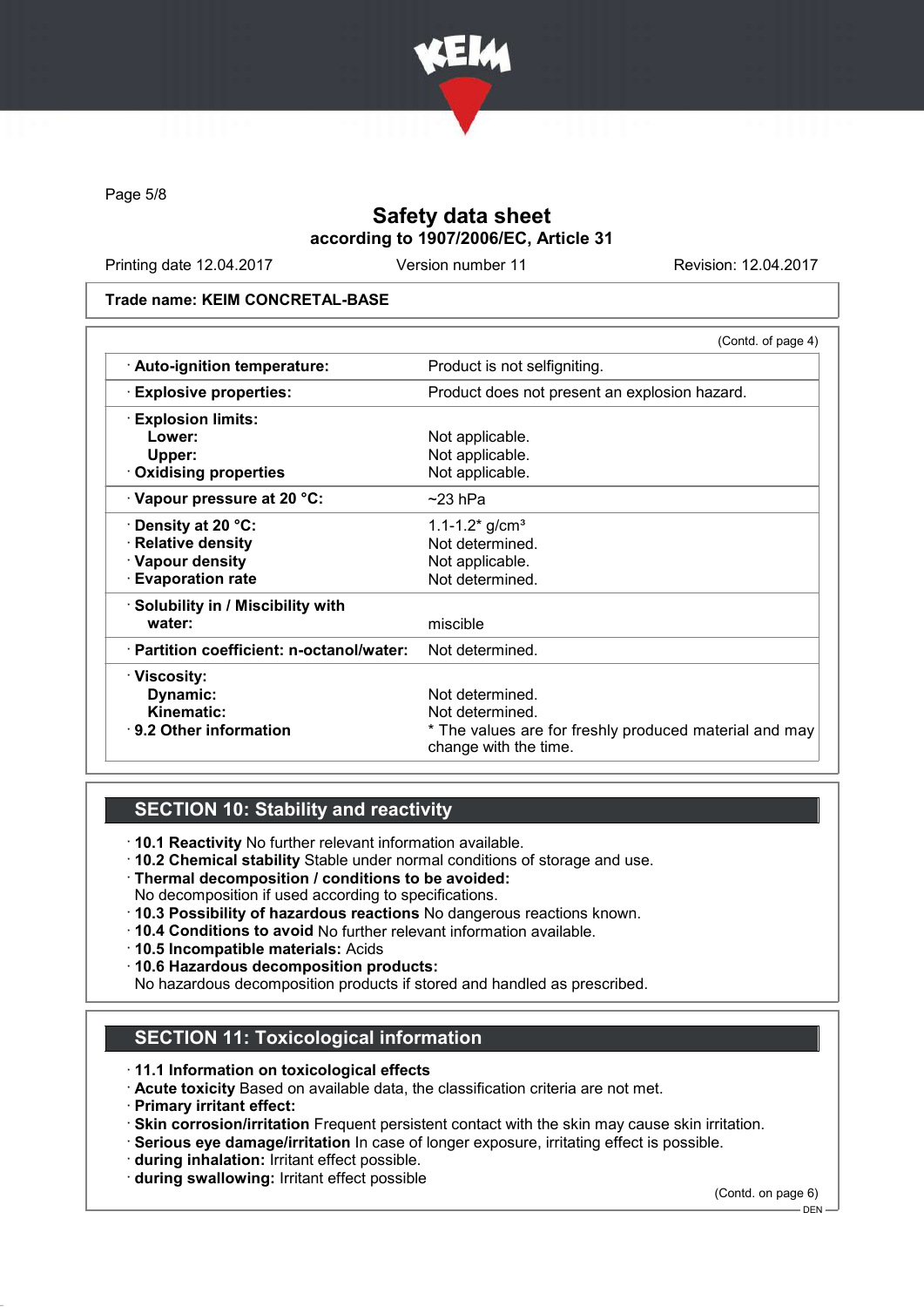

Page 6/8

#### Safety data sheet according to 1907/2006/EC, Article 31

Printing date 12.04.2017 Version number 11 Revision: 12.04.2017

#### Trade name: KEIM CONCRETAL-BASE

- (Contd. of page 5)
- · Respiratory or skin sensitisation Based on available data, the classification criteria are not met. · Other information (about experimental toxicology):
- Experimental analysis are not available.

The product was not tested. The statements on toxicology have been derived from the properties of the individual components.

· CMR effects (carcinogenity, mutagenicity and toxicity for reproduction) not applicable

· Germ cell mutagenicity Based on available data, the classification criteria are not met.

· Carcinogenicity Based on available data, the classification criteria are not met.

· Reproductive toxicity Based on available data, the classification criteria are not met.

· STOT-single exposure Based on available data, the classification criteria are not met.

- · STOT-repeated exposure Based on available data, the classification criteria are not met.
- · Aspiration hazard Based on available data, the classification criteria are not met.

## SECTION 12: Ecological information

- · 12.1 Toxicity
- · Aquatic toxicity: No further relevant information available.
- · 12.2 Persistence and degradability No further relevant information available.
- · 12.3 Bioaccumulative potential No further relevant information available.
- · 12.4 Mobility in soil No further relevant information available.
- · Additional ecological information:
- · AOX-indication:

Due to the substance of content which do not include organic jointed halogens, the product can not take influence on the AOX-load of the waste water.

· According to the formulation contains the following heavy metals and compounds from the EU guideline NO. 2006/11/EC:

According to our current data base the product does not consist of any heavy metals or substances of EU-directives 76/464/EWG.

General notes:

At present there are no ecotoxicological assessments.

Do not allow product to reach ground water, water course or sewage system.

Water hazard class 1 (German Regulation) (Self-assessment): slightly hazardous for water

- · 12.5 Results of PBT and vPvB assessment
- · PBT: Not applicable.
- · vPvB: Not applicable.
- · 12.6 Other adverse effects No further relevant information available.

## SECTION 13: Disposal considerations

· 13.1 Waste treatment methods

#### **Recommendation**

Must not be disposed with household garbage. Do not allow product to reach sewage system. Disposal must be made according to official regulations.

#### · European waste catalogue

08 01 12 waste paint and varnish other than those mentioned in 08 01 11

(Contd. on page 7)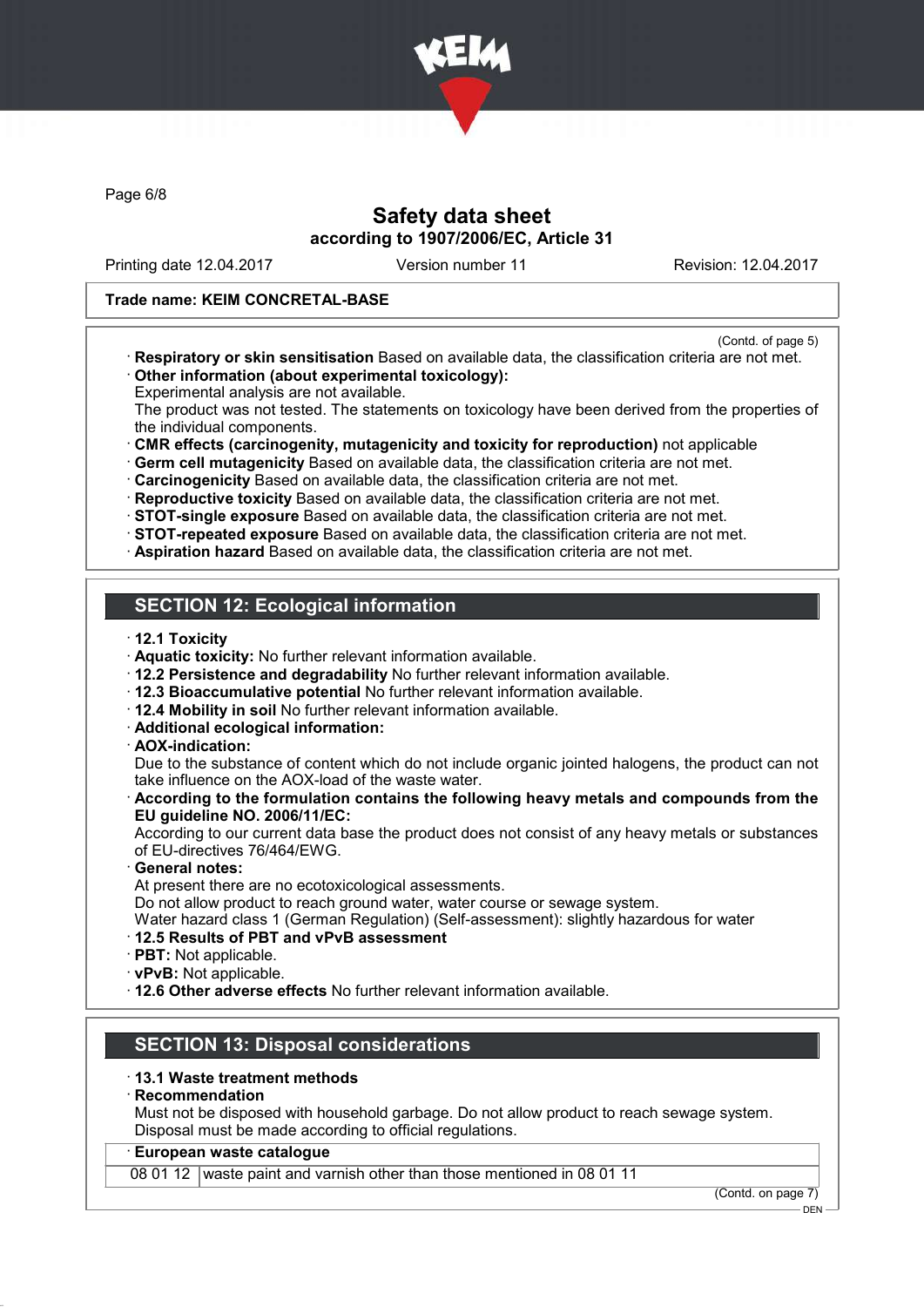

Page 7/8

## Safety data sheet according to 1907/2006/EC, Article 31

Printing date 12.04.2017 Version number 11 Revision: 12.04.2017

#### Trade name: KEIM CONCRETAL-BASE

(Contd. of page 6)

· Uncleaned packaging:

· Recommendation: Disposal must be made according to official regulations.

· Recommended cleansing agents: Water, if necessary with cleansing agents.

| <b>SECTION 14: Transport information</b>                                                      |                                                               |  |
|-----------------------------------------------------------------------------------------------|---------------------------------------------------------------|--|
| $\cdot$ 14.1 UN-Number<br>· ADR, IMDG, IATA                                                   | Void                                                          |  |
| 14.2 UN proper shipping name<br>· ADR, IMDG, IATA                                             | Void                                                          |  |
| 14.3 Transport hazard class(es)                                                               |                                                               |  |
| · ADR, IMDG, IATA<br>· Class                                                                  | Void                                                          |  |
| 14.4 Packing group<br>· ADR, IMDG, IATA                                                       | Void                                                          |  |
| 14.5 Environmental hazards:<br>· Marine pollutant:                                            | No                                                            |  |
| 14.6 Special precautions for user                                                             | Not applicable.                                               |  |
| 14.7 Transport in bulk according to Annex II<br>of Marpol and the IBC Code<br>Not applicable. |                                                               |  |
| · Transport/Additional information:                                                           | No dangerous good in sense of these transport<br>regulations. |  |
| · UN "Model Regulation":                                                                      | Void                                                          |  |

### **SECTION 15: Regulatory information**

· 15.1 Safety, health and environmental regulations/legislation specific for the substance or mixture

· Directive 2012/18/EU

· Named dangerous substances - ANNEX I None of the ingredients is listed.

· National regulations:

· Waterhazard class: Water hazard class 1 (Self-assessment): slightly hazardous for water.

· Other regulations, limitations and prohibitive regulations

· Substances of very high concern (SVHC) according to REACH, Article 57 not applicable

· Product-Code/Giscode: BSW10

· 15.2 Chemical safety assessment: A Chemical Safety Assessment has not been carried out.

(Contd. on page 8)

DEN